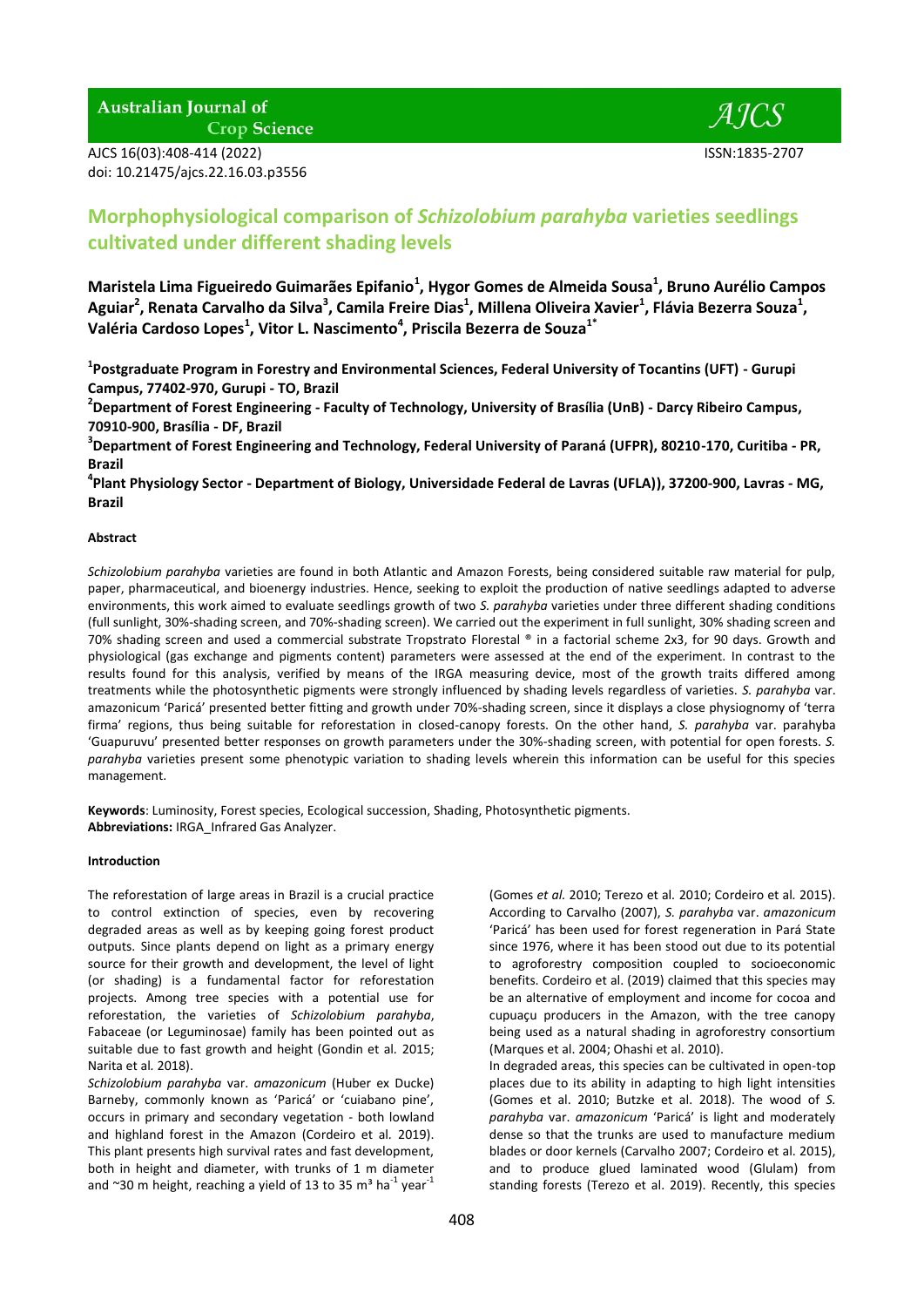has been pointed out as an alternative to producing cellulosic film demanded by the cellulose industry coupled to a reduced waste of raw material and pollution (Scatolino et al*.* 2018). Moreover, the mix of Paricá pulp with *Eucalyptus grandis* (eucalyptus) has been used by industries of pulp and paper (Vidaurre et al. 2018).

*Schizolobium parahyba* var. *parahyba* (Vell) Blake 'Guapuruvu' covers an area between Bahia and Rio Grande do Sul, around the Atlantic Pluvial Forest (Caron et al. 2010). It is a pioneer deciduous heliophyte tree that presents characteristics closely related to the Atlantic Forest. It is known as 'pataqueira', 'pau-de-tambor', 'pau-de-canoa', 'pau-de-vintém', and holds a fast growth, suitable for silvicultural production, and important for forest cultivation in both South and Southeast (Lorenzi 1998; Caron et al. 2010). This species is also indicated for ecological restoration projects in the Atlantic Forest due to its canopy shape, which shadows secondary and later successional species (Calonego 2017). *S. parahyba* var. *parahyba* 'Guapuruvu' presents a light and softwood, with a coarse texture, thereby displaying low durability under natural conditions. The height, reached by adulthood (40 m high and 120 cm DAP), makes it commercially important for the manufacture of ships, plates, furniture, door materials, linings, and tables, as well as toys and heels for shoes (Lorenzi 1998).

Although these species are widely exploited by the timber industry, they can also be applied to several purposes such as energy sources (Narita et al*.* 2018), regeneration of degraded areas, and commercial forests. However, the technical knowledge of its potential for commercial production is still limited (Barroso et al. 2018). Furthermore, little is known about the initial development of such species (Butzke et al. 2018).

The photosynthetic ability in maintaining positive carbon balances is a physiological mechanism that leads to plant resilience against environmental stressors. In this context, given the importance of clearings for shading composition in forests (Marimon et al. 2008), it is necessary to establish strategies to better understanding the developmental behavior of seedlings under different degrees of luminosity, pot sizes, fertilization inputs, seed origin, growth habits, and morphological variations to base forest recovery programs and regular growth of natural ecosystems (Ohashi et al. 2010; Roweder et al. 2015; Butzke et al. 2018).

Based on the premise that regardless of varieties this species may have similar morphophysiological characteristics under different environments, this study aimed to evaluate seedlings production, and the variation of the phenotypes, of two *S. parahyba* varieties at different shading levels, seeking to establish the most suitable light level to grow healthy and strong plants to forest regeneration projects.

#### **Results**

In total 24 variables were analyzed here and of these, at the end of the experiment, six variables displayed significant differences ( $p < 0.05$ ) for the shading x varieties interaction, such as stem, leaves, shoot and total dry weight, height-toshoot weight ratio, and seedling quality index. Regarding shading factor, five variables presented significant differences, namely total leaf area, chlorophyll a content, total chlorophyll content, chlorophyll a/b ratio, and carotenoids content. On the other hand, five variables showed differences for varieties as a factor, especifically

stem diameter, specific leaf area, shoot dry weight, heightto-shoot weight, and shoot-to-root ratio (Tab. 1).

## *Result morphological analysis*

The growth-related parameters of *S. parahyba*, as plant height, number of leaves, height-to-diameter ratio, and root dry weight were similar for both varieties under different shading levels (Tab. 2). On the other hand, stem diameter differed between varieties, but no significant difference was observed when shading levels were compared (Fig. 1A). A remarkable variation in the initial growth of *S. parahyba* var. *amazonicum* 'Paricá' was observed as a function of the different levels of shading, in which higher values were observed in stem, leaves, shoot, and total dry weight (Fig. 1B-E) at 70%-shading screen. At 30%-shading screen, stem, leaves, shoot and total dry weight showed higher values (Fig. 1B-E) in *S. parahyba* var. *parahyba* 'Guapuruvu'. Height-toshoot weight presented interesting and opposite changes as a function of varieties, while at 70%-shading screen, the *S. parahyba* var. *parahyba* 'Guapuruvu' displayed values higher than observed in *S. parahyba* var. *amazonicum* 'Paricá'. Finally, at 30%-shading screen, the *S. parahyba* var. *amazonicum* 'Paricá' showed higher values as compared to *S. parahyba* var. *parahyba* 'Guapuruvu' (Fig. 1F).

The total leaf area was higher at 70%-shading screen regardless of varieties (Fig. 2A). Concerning specific leaf area, the *S. parahyba* var. *parahyba* 'Guapuruvu' presented higher values at both 70%-shading screen and full sunlight (0%) (Fig. 2B), which means that, at these treatments, *S. parahyba* var. *parahyba* 'Guapuruvu' showed leaves thinner than *S. parahyba* var. *amazonicum* 'Paricá'. Furthermore, *S. parahyba* var. *amazonicum* 'Paricá' allocated more biomass to shoots than *S. parahyba* var. *parahyba* 'Guapuruvu', as evidenced by values of shoot-to-root ratio (Fig. 2C). Regarding seedling quality index, *S. parahyba* var. *parahyba* 'Guapuruvu' displayed higher values at 30%-shading screen, while at 70%-shading screen, the *S. parahyba* var. *amazonicum* 'Paricá' showed higher values (Fig. 2D).

## *Result physiological analysis*

Concerning photosynthetic pigments, four parameters showed differences for shading as a factor, namely chlorophyll a content, total chlorophyll content, chlorophyll a/b ratio, and carotenoids content (Tab. 1). All these pigment parameters displayed a similar pattern and were found in lower concentrations at 70%-shading screen, without or with few changes for both varieties (Fig. 3A-C). The changes in carotenoid content are quite impressive, with a large reduction in the *S. parahyba* var. *amazonicum* 'Paricá' at 70%-shading screen (Fig. 3D). It should be noted that, for photosynthetic pigments, *S. parahyba* var. *amazonicum* 'Paricá' shows better responses to shading levels treatments as compared to *S. parahyba* var. *parahyba* 'Guapuruvu' (Fig. 3). For gas exchange parameters, internal  $CO<sub>2</sub>$  concentration ( $C<sub>i</sub>$ ), stomatal conductance ( $g<sub>s</sub>$ ), net assimilation rate (*A*), transpiration rate (*E*), and water use efficiency (WUE) did not differ among treatments by considering the interaction of factors; neither for isolated (varieties nor shading levels) (Tab. 3).

### **Discussion**

At 90 days, the analysis of gas exchange parameters was carried out by using a portable Infrared Gas Analyzer - IRGA, LCiSD ADC system®, most of the growth characteristics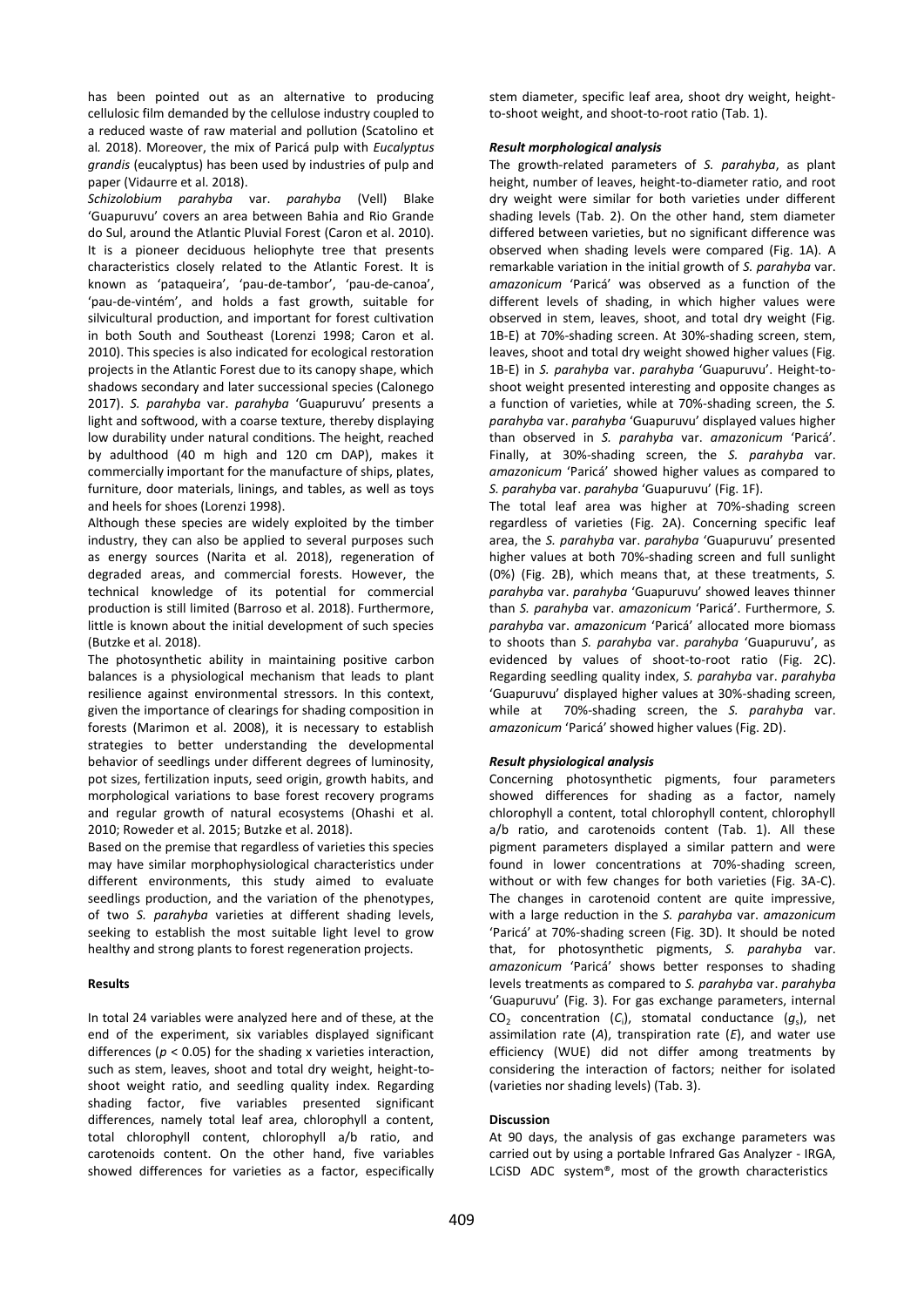**Table 1**. Summary of the analysis of variance related to morphophysiological parameters evaluated on *Schizolobium parahyba* var *parahyba* 'Guapuruvu' and *S. parahyba* var *amazonicum* 'Paricá' seedlings growing under full sunlight, 30% or 70%-shading screens treatments.

| <b>Variables</b>                  | Source of variation |                    |                    |                  | Average | CV (%) |
|-----------------------------------|---------------------|--------------------|--------------------|------------------|---------|--------|
|                                   | Shading (S)         | Varieties (V)      | SxV                | <b>Residuals</b> |         |        |
|                                   | Degrees of freedom  |                    |                    |                  |         |        |
|                                   | $\overline{2}$      | $\mathbf{1}$       | $\mathcal{P}$      | 18               |         |        |
| Plant height                      | 8.75ns              | 182.05ns           | 60.22ns            | 100.98           | 51.67   | 18.66  |
| Stem diameter                     | 0.32ns              | $7.47*$            | 0.51ns             | 1.19             | 5.88    | 19.63  |
| Height-to-diameter ratio          | 1.77ns              | 4.20ns             | 0.25ns             | 1.41             | 8.87    | 13.62  |
| Number of leaves                  | 0.66ns              | 2.04ns             | 0.16ns             | 1.73             | 2.85    | 32.37  |
| Stem dry weight                   | 0.06ns              | 0.34 <sub>ns</sub> | $0.85*$            | 0.07             | 1.43    | 27.26  |
| Root dry weight                   | 0.16ns              | 0.03ns             | 0.03ns             | 0.31             | 1.28    | 27.67  |
| Leaves dry weight                 | 0.47ns              | 0.23ns             | $0.66*$            | 0.1              | 1.02    | 42.84  |
| Shoot dry weight                  | 0.52ns              | 1.15282*           | $3.01*$            | 0.15             | 2.45    | 28.22  |
| Total dry weight                  | 0.81ns              | 0.8103ns           | $5.28*$            | 0.45             | 3.73    | 25.66  |
| Height-to-shoot weight            | 18.77ns             | 197.973*           | 149.13*            | 30.73            | 3.87    | 28.67  |
| Shoot-to-root ratio               | 0.64 <sub>ns</sub>  | 1.35375*           | $0.44$ ns          | 0.17             | 1.97    | 27.28  |
| Specific leaf area                | 2017.4ns            | 30180.7*           | 5768.3ns           | 5661.7           | 204.70  | 24.09  |
| Total leaf area                   | 27292.6*            | 7618.4ns           | 3098.0ns           | 4968.4           | 196.96  | 25.67  |
| Seedling quality index            | 0.002 <sub>ns</sub> | 0.000ns            | $0.033*$           | 0.007            | 0.35    | 27.46  |
| Carotenoids                       | 16800.4*            | 5744.3ns           | 746.7ns            | 2978.6           | 0.17    | 28.52  |
| Chlorophyll a                     | 27270.9*            | 10558.0ns          | 1634.5ns           | 5840.7           | 1.82    | 32.67  |
| Chlorophyll b                     | 2746.71ns           | 2366.91ns          | 704.59ns           | 1604.4           | 0.76    | 36.13  |
| Chlorophyll ratio                 | 262.93*             | 75.33ns            | 3.26ns             | 49.63            | 2.59    | 35.23  |
| Total chlorophyll                 | 47313.2*            | 22920.3ns          | 4470.3ns           | 12831.4          | 2.58    | 29.64  |
| Transpiration rate (E)            | 16.60ns             | 53.55ns            | 11.66ns            | 15.42            | 4.71    | 41.56  |
| Stomatal conductance (qs)         | 0.00 <sub>ns</sub>  | 0.00 <sub>ns</sub> | 0.00 <sub>ns</sub> | 0                | 0.04    | 55.31  |
| Net assimilation rate (A)         | 15.67ns             | 0.37ns             | 4.51ns             | 5.47             | 3.64    | 47.82  |
| Internal $CO2$ concentration (Ci) | 22715.3ns           | 5075.9ns           | 8623.9ns           | 8217.3           | 330.04  | 29.34  |
| Water use efficiency (WUE)        | 0.30ns              | 0.87ns             | 0.04 <sub>ns</sub> | 0.1              | 0.93    | 66.61  |

CV: Coefficient of Variation; \*: significant at the 5% probability level (0.01 ≤ *p* < 0.05); ns: not significant (*p* ≥ 0.05) by F test.



**Figure 1**. Interaction between shading levels (full sunlight, 30%-shading screen, and 70%-shading screen) and varieties (*Schizolobium parahyba* var *parahyba* 'Guapuruvu' and *S. parahyba* var *amazonicum* 'Paricá') of growth-related parameters in 90 day-old seedlings. Stem diameter (**A**), stem dry weight (**B**), leaves dry weight (**C**), shoot dry weight (**D**), total dry weight (**E**), and height-to-shoot weight ratio (**F**).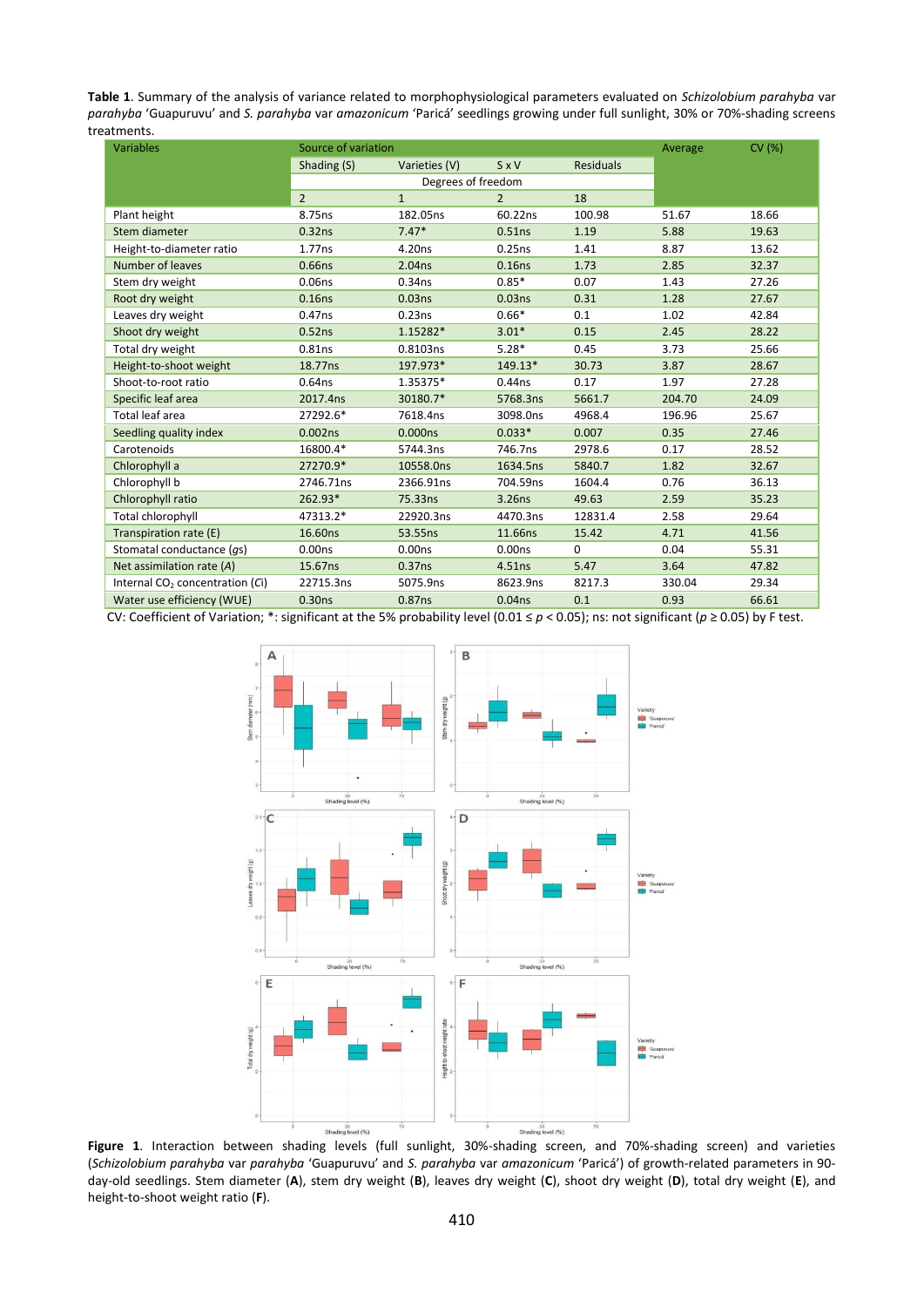**Table 2.** Interaction between shading levels (full sunlight, 30%-shading screen, and 70%-shading screen) and varieties (*Schizolobium parahyba* var *parahyba* 'Guapuruvu' and *S. parahyba* var *amazonicum* 'Paricá') of growth-related parameters (plant height, heightto-diameter ratio, number of leaves, and root dry weight) in 90-day-old seedlings.

| <b>Parameters</b>        | full sunlight   |                 | 30%-shading     |                 | 70%-shading     |                 |
|--------------------------|-----------------|-----------------|-----------------|-----------------|-----------------|-----------------|
|                          | Guapuruvu       | Paricá          | Guapuruvu       | Paricá          | Guapuruvu       | Paricá          |
| Plant height (cm)        | $53.3 \pm 3.50$ | $47.8 \pm 2.73$ | $57.5 \pm 1.39$ | $46.5 \pm 2.67$ | $52.5 \pm 1.99$ | $52.5 \pm 2.28$ |
| Height-to-diameter ratio | $7.76 \pm 0.13$ | $8.92 \pm 0.25$ | $8.81 \pm 0.09$ | $9.27 \pm 0.35$ | $8.80 \pm 0.26$ | $9.68 \pm 0.50$ |
| Number of leaves         | $3.25 \pm 0.24$ | $2.83 \pm 0.14$ | $2.50 \pm 0.14$ | $2.50 \pm 0.25$ | $3.25 \pm 0.38$ | $2.75 \pm 0.24$ |
| Root dry weight (g)      | $1.09 \pm 0.07$ | $1.14 \pm 0.06$ | $1.62 \pm 0.08$ | $1.11 \pm 0.06$ | $1.24 \pm 0.09$ | $1.49 \pm 0.12$ |



**Figure 2.** Interaction between shading levels (full sunlight, 30%-shading screen, and 70%-shading screen) and varieties (*Schizolobium parahyba* var *parahyba* 'Guapuruvu' and *S. parahyba* var *amazonicum* 'Paricá') of growth-related parameters in 90 day-old seedlings. Total leaf area (A), specific leaf area (B), shoot-to-root ratio (C), and seedling quality index (D).

**Table 3.** Interaction between shading levels (full sunlight, 30%-shading screen, and 70%-shading screen) and varieties (*Schizolobium parahyba* var *parahyba* 'Guapuruvu' and *S. parahyba* var *amazonicum* 'Paricá') of physiological-related parameters (chlorophyll b content, transpiration rate, stomatal conductance, net assimilation rate, internal CO<sub>2</sub> concentration, and water use efficiency) in 90-day-old seedlings

| <b>Parameters</b>                                                                      | full sunlight    |                  | 30%-shading      |                 | 70%-shading      |                  |
|----------------------------------------------------------------------------------------|------------------|------------------|------------------|-----------------|------------------|------------------|
|                                                                                        | Guapuruvu        | Paricá           | Guapuruvu        | Paricá          | Guapuruvu        | Paricá           |
| Chlorophyll b content (mg $g^{-1}$ )                                                   | $0.61 \pm 0.07$  | $0.59 \pm 0.02$  | $0.90 \pm 0.11$  | $0.77 \pm 0.06$ | $0.83 \pm 0.08$  | $0.83 \pm 0.04$  |
| Transpiration rate ( $E$ - mmol H <sub>2</sub> O m <sup>-2</sup> s <sup>-1</sup> )     | $4.17 \pm 0.28$  | $4.38 \pm 0.69$  | $5.10 \pm 0.55$  | $4.69 \pm 0.46$ | $4.14 \pm 0.48$  | $5.79 \pm 0.60$  |
| Stomatal conductance ( $qs$ - mol H <sub>2</sub> O m <sup>-2</sup> s <sup>-1</sup> )   | $0.05 \pm 0.01$  | $0.03 \pm 0.01$  | $0.03 \pm 0.01$  | $0.04 \pm 0.01$ | $0.03 \pm 0.01$  | $0.05 \pm 0.01$  |
| Net assimilation rate (A - $\mu$ mol CO <sub>2</sub> m <sup>-2</sup> s <sup>-1</sup> ) | $3.04 \pm 0.35$  | $2.39 \pm 0.11$  | $2.91 \pm 0.17$  | $3.64 \pm 0.46$ | $5.53 \pm 0.55$  | $4.34 \pm 0.48$  |
| Internal CO <sub>2</sub> concentration (Ci -mmol m <sup>-2</sup> s <sup>-1</sup> )     | $342.8 \pm 31.3$ | $424.9 \pm 23.9$ | $252.5 \pm 20.2$ | $302.0 \pm 5.9$ | $351.3 \pm 30.4$ | $306.9 \pm 12.9$ |
| Water use efficiency (WUE)                                                             | $0.81 \pm 0.13$  | $0.75 \pm 0.05$  | $0.63 \pm 0.05$  | $1.05 \pm 0.28$ | $1.37 \pm 0.04$  | $0.99 \pm 0.21$  |



**Figure 3.** Interaction between shading levels (full sunlight, 30%-shading screen, and 70%-shading screen) and varieties (*Schizolobium parahyba* var *parahyba* 'Guapuruvu' and *S. parahyba* var *amazonicum* 'Paricá') of physiological-related parameters in 90-day-old seedlings. Chlorophyll a content (**A**), chlorophyll a/b ratio (**B**), total chlorophyll content (**C**), and carotenoids content (**D**).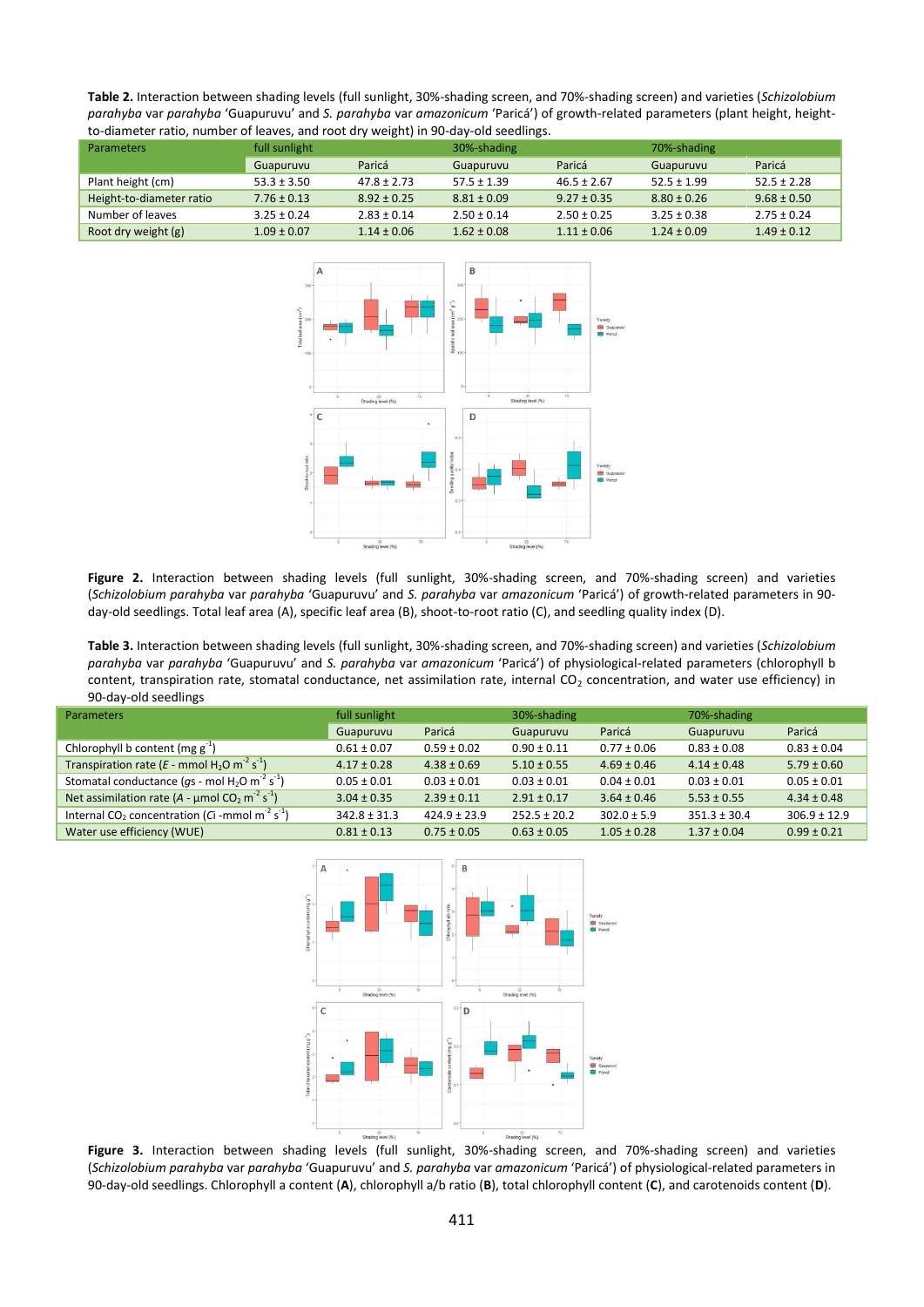differed among treatments; while photosynthetic pigments were strongly influenced by shading levels regardless of varieties. In this context, *S. parahyba* var. *amazonicum* 'Paricá' showed better results at 70%-shading screen, and *S. parahyba* var. *parahyba* 'Guapuruvu' at 30%-shading screen. The initial growth behavior of *S. parahyba* var. *parahyba* 'Guapuruvu' at different levels of shading is in close agreement with the results previously reported by Campos & Uchida (2002), which evaluated the production of Pau-debalsa (*Ochroma lagopus* (Cav. Ex. Lam.) Urban) and Carobado-mato (*Jacaranda copaia* Aubl. D. Don.) seedlings, Amazonian species that also demand some high light level. The behavior in leaf dry weight of *S. parahyba* var. *parahyba* 'Guapuruvu' were not observed in *S. parahyba* var. *amazonicum* 'Paricá', which showed enhanced leaf dry weight at the highest level of shading (Fig. 1C). According to Silva et al. (2007), increased photosynthetic surface area is a common trait of shaded leaves, which demonstrates the ability in adapting to shading. In the present study, an increase in total leaf area was observed (Fig. 2A), corroborating with the hypothesis of plasticity behavior. A similar pattern for total dry weight (Fig. 1E) in *S. parahyba* var. *parahyba* 'Guapuruvu' was also demonstrated by Silva et al*.* (2007), in which the treatments did not differ at full sunlight, 50%- and 70%-shading screens regarding the development of the Amazonian species Jutaí-mirim (*Hymenaea parvifolia* Huber), which suggests that there may be a balance in biomass production and allocation as a plasticity response to the environment. Moreover, Matos et al. (2009) observed that *S. parahyba* var. *amazonicum* 'Paricá' seedlings displayed better results for shoot dry weight when produced at 75%-shading screen, as similarly showed in this study.

The biomass accumulation and partitioning are considered a good way to evaluate photosynthesis efficiency and consequently plant growth. Otherwise, plant height, number of leaves and stem diameter, the total dry biomass demonstrates how the seedlings react to different light levels (Felfili & Abreu 1999). For instance, Rosa et al. (2009) demonstrated that *S. parahyba* var. *amazonicum* 'Paricá' presents a high plasticity under nursery conditions, also with low levels of shading screens (30%), thereby presenting a proper tolerance to high incidence of solar radiation.

Regarding height-to-shoot weight ratio (Fig. 1F), an important relationship that indicates seedling lignification ability (Silva et al., 2007), it was observed that *S. parahyba*  var. *parahyba* 'Guapuruvu' holds a better lignification capacity as compared to *S. parahyba* var. *amazonicum* 'Paricá', in a manner that the lowest level of shading provided better results. However, for Butzke et al. (2018), a linear increase in the seedling height as a function of shading levels is expected. Furthermore, as reported by Caron et al. (2010), the better development of roots can be assessed by the growth of stem and leaves, which demonstrates the ability in allocating energy during its development.

When the emergence, growth, and quality standard of *S. parahyba* var. *amazonicum* 'Paricá' seedlings were assessed under different levels of shading and sowing depths, Rosa et al*.* (2009) observed that seedlings of such varieties obtained a linear response as a function of shading intensities, with a better result at 30%-shading screen. Considering the values proposed by Hunt (1990), who considers the seedling quality index value of 0.2 as minimum for seedlings quality, it is reasonable to suggest that seedlings evaluated in this study showed values above the expected (Fig. 2D). Different results were observed by Aguiar et al. (2020) regarding the production of *S. parahyba* var. *amazonicum* 'Paricá' seedlings by using rock phosphate powder as a substrate.

The results obtained in the present study are, at least partially, expected because *S. parahyba* is a pioneer species, essentially a heliophyte adapted to environments exposed to direct light, which holds fast growth and development (Lorenzi 1998; Cordeiro et al*.* 2015). As a result of the evaluation of photosynthetic pigments (Fig. 3), it was found non-significant differences for varieties as a factor; while significant for shading levels (Tab. 1). This evidences that both varieties present similar physiological responses - as observed in tropical forest species - despite being non-native to the Amazon rainforest. It is important to highlight that the responses in chlorophyll a and b, the photosynthetic pigments that absorb light and boost photosynthesis in green plants, corroborate with the result previously found for this species, leastwise at 30%-shading screen, since it is well-known as adapted to open environments (Lorenzi 1998; Cordeiro et al*.* 2015). Despite the several evidences that lower light levels enhance pigments content, the decreased level observed at 70%-shading screen may be affected by the increase in the total leaf area (Fig. 2A). However, we cannot define in this study the details of the causeconsequence relationship between these parameters.

According to Caron et al*.* (2010), for 80 days, it was noticed that growth-related variables of *S. parahyba* var. *parahyba* 'Guapuruvu' in 45-day-old seedlings were not influenced by different levels of shading (0, 30, 50, and 70%), mainly related to non-reversive damages in the tissues. Similar to Conduru-de-sangue (*Brosimum rubescens* Taub.), a monodominant species found in the Cerrado - Amazon ecotone, *S. parahyba* var. *amazonicum* 'Paricá' is pointed out by Moura et al*.* (2017) as a species of fast growth and suitable ability to fit to different edaphoclimatic conditions, also extreme shading conditions. For instance, it shows acclimation responses. On the other hand, it also behaves as tolerant under full sunlight (Marimon et al. 2008). In several studies, the relationship between luminosity and shading is considered a key event to improve growth in forest species (Elli et al. 2017). The importance of understanding these conditions lay on the seedling's ability to survive in environments like those simulated by forest nurseries, thus determining the conditions of tolerance and plant succession of each species.

## **Materials and methods**

#### *Plant materials*

#### *Site description, plant growth, and experiment conduction*

The present work was carried out in the Forest Nursery at the Universidade Federal do Tocantins (UFT), 11°43'45"S and 49°04'07"W, 280 m asl, from June to September 2019, at the municipality of Gurupi, Tocantins State, part of the Legal Amazon based on Complementary Law  $N^{\circ}$ . 124/2007. The predominant climate in the region is Aw (tropical climate with summer rains) or tropical savanna, with an annual mean temperature of 29.5 °C and mean rainfall of 1,804 mm, characterized by rainy summers and dry winters, according to Köppen classification (Alvares et al. 2013). The photosynthetically active radiation (full sunlight) at the middle of the day was superior to 1500  $\mu$ mol photons m<sup>-2</sup> s<sup>-1</sup>. The seeds used in the experiment were previously purchased from Arbocenter Seeds Trade LTDA. The seed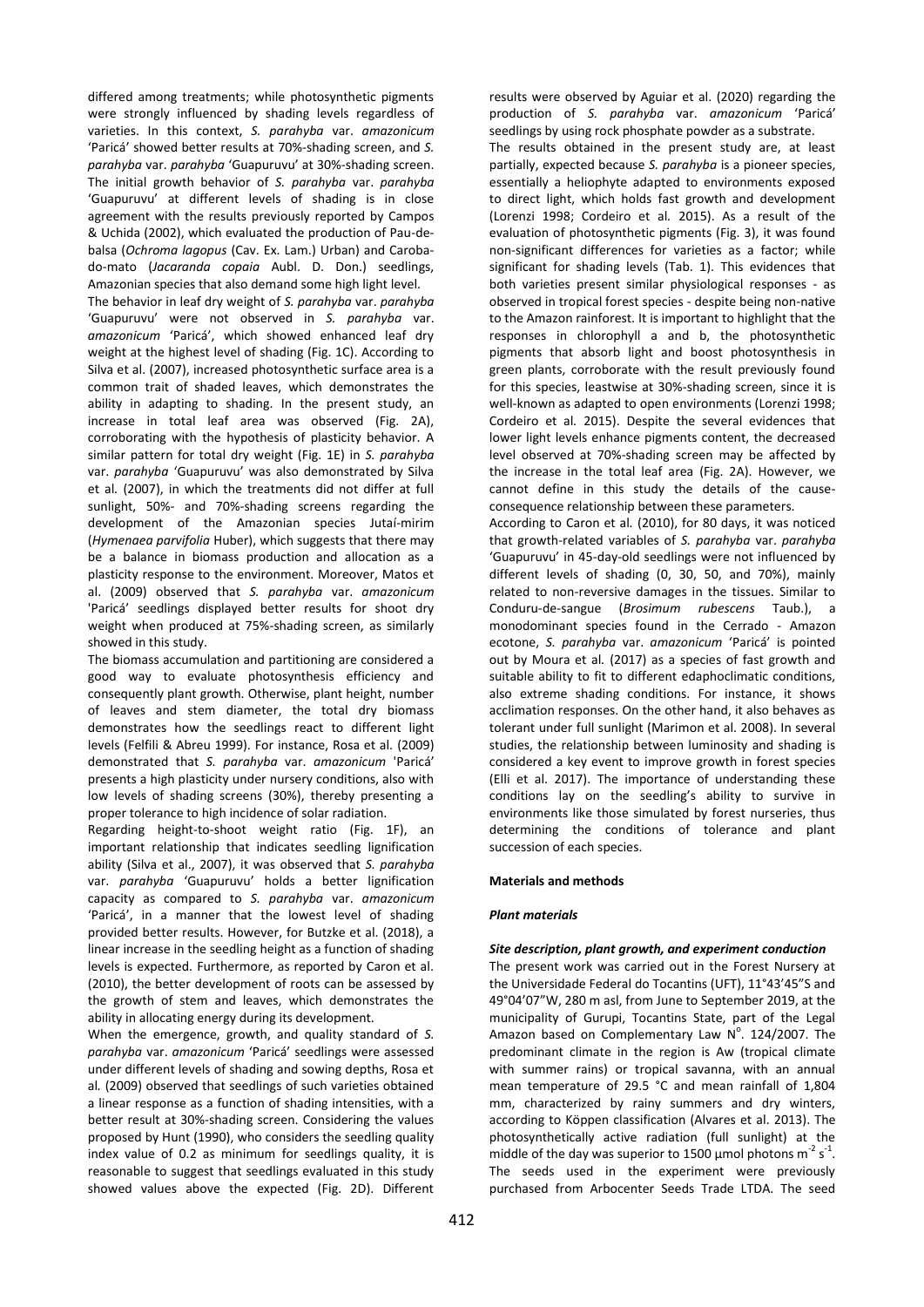dormancy breaking of *S. parahyba* var. *parahyba* 'Guapuruvu' was carried out by dipping it in boiling water at 96 °C, followed by incubation at 28 ºC for 48 h (Fowler & Bianchetti 2000). Otherwise, *S. parahyba* var. *amazonicum* 'Paricá' seeds were immersed in water at 95 ºC, then kept out of heating for 24 h (Carvalho 2007; Lorenzi 1998). Two seeds of each species were manually sown in each 25x30 cm polyethylene bag, containing commercial substrate (Bioflora®). Subsequently, they were placed in a greenhouse covered with 50%-shading screen. Two daily irrigations were performed. At 30 days after sowing (), normal seedlings were transferred to three different environments containing three distinct shading levels (full sunlight, 30%-shading screen, and 70%-shading screen). Finally, thinning procedure was carried out, leaving one healthy and strong seedling per polyethylene bag.

Environment temperature and humidity were accomplished by a digital thermo-hygrometer (MaxiTrack model 20.6600) at the middle of the day for each treatment during the experiment. Full sunlight: 41.6 °C and 22% humidity; in 30% shading screen: 39.9 °C and 29% humidity; and in 70% shading screen: 38.8 °C and 31% humidity. Therefore, the experiment was arranged in a completely randomized design, 2x3 factorial scheme, with two varieties ('Paricá' and 'Guapuruvu') and three levels of shading (full sunlight, 30% shading screen, and 70%-shading screen), containing 4 repetitions (4 plants per repetition; totaling 16 plants per treatment).

## *Morphological analysis*

Quantitative growth analysis was performed at 90 days. For this, plant height, stem diameter, and number of leaves of all plants were measured in each environment. To determine biomass gain, plants were collected and washed on sieves. Then, they were packed in paper bags and placed in a forced ventilation oven at 70 ºC, for 72 h, aiming at assessing the dry weight of leaves, stem, roots, shoot, as well as total dry weight. Leaf area was measured by a digital imaging method by using scanners (Hewlett-Packard Scanjet G2410), with the images being processed by the ImageJ software (Schneider et al. 2012). Based on these data, specific and total leaf area were evaluated. Finally, seedling quality index, height-todiameter ratio, height-to-shoot weight ratio, and shoot-toroot ratio were calculated. The seedling quality index was calculated according to the methodology of Dickson et al*.* (1960).

#### *Physiological analysis*

At 90 days, the analysis of gas exchange parameters was carried out by using a portable Infrared Gas Analyzer - IRGA, LCiSD ADC system®. Measurements were made on expanded leaves at the first insertion of the primary branch, being measured on the third leaf, from 9 to 12 am, on a sunny day. One plant from each repetition was used for randomized measurements of internal  $CO<sub>2</sub>$  concentration ( $C<sub>i</sub>$  - mmol m<sup>-2</sup> s<sup>-1</sup>), net assimilation rate (A - µmol CO<sub>2</sub> m<sup>-2</sup> s<sup>-1</sup>), stomatal conductance  $(g_S - \text{mol H}_2\text{O m}^{-2} \text{ s}^{-1})$  transpiration rate (*E* mmol  $H_2O$  m<sup>-2</sup> s<sup>-1</sup>), and water use efficiency (WUE), the ratio between *A* and *E*.

Photosynthetic pigments, carotenoids and chlorophylls, contents were assessed in two seedlings per replicate (Siebeneichler et al*.* 2019). After weighing 0.200 g of leaflets from each seedling, they were kept in a 15 mL tube covered with aluminum foil. Then, 10 mL of 80% acetone was added to each tube, where the leaves were macerated and then placed in a thermal box with ice under green light for 48h. The quantification was performed by assessing the absorbances of the samples in a spectrophotometer at 663, 646, and 470 nm. A white sample containing only 80% was used as control.

#### *Statistical analysis*

The obtained data were submitted to analysis of variance (ANOVA). When significant, the means were compared by Tukey's test at the level of 5% probability, using the *ExpDes.pt* package (Ferreira et al*.* 2013). All figures were plotted by using the *ggplot2* package (Wickham 2016), on the R software (R Core Team 2021).

#### **Conclusion**

By comparing the initial growth of both *Schizolobium parahyba* varieties for 90 days at full sunlight, 30%- and 70%-shading screens treatments, it is evidenced that the evaluated varieties present some level of phenotypic plasticity to shading, with similar initial growth and remarkable morphophysiological responses under such conditions. When both varieties were compared, a higher growth was observed in *S. parahyba* var. *parahyba* 'Guapuruvu' at 30%-shading screen, while *S. parahyba* var. *amazonicum* 'Paricá' showed better results at 70%-shading screen. It is closely related to its natural occurrence, as Amazon Basin, and its distribution, which is similar to primary upland forest, high floodplain, secondary forests with great monospecific dominance. The conditions of temperature and humidity provided by artificial environments (shading) favored increased growth in both varieties, which is higher than those indicated for the field. Therefore, new studies on the species are extremely important since its conventional uses can replace different (even exotic) genus in our biomes.

#### **Acknowledgements**

We thank to the Universidade Federal do Tocantins - UFT for the Research Productivity Grant and for the translation aid and/or Publication of Scientific Articles. This study was financed in part by the Coordenação de Aperfeiçoamento de Pessoal de Nível Superior - Brasil (CAPES) - Finance Code 001.

#### **References**

- Aguiar BAC, Sousa HGA, Oliveira EM, Amorim MVM, Xavier MO, Souza PB (2020) Efeito da aplicação de pó de rocha fosfatada no desenvolvimento inicial de mudas de *Schizolobium parahyba* var. *amazonicum* (Huber ex Ducke) Barneby. Revista Interdisciplinar Desafios. 7: 44-51.
- Alvares CA, Stape JL, Sentelhas PC, Moraes Gonçalves JL, Sparovek G (2013) Köppen's climate classification map for Brazil. Meteorologische Zeitschrift 22: 711-728.
- Barroso DG, Souza MGOS, Oliveira TPF, Siqueira DP (2018) Growth of Atlantic Forest trees and their influence on topsoil fertility in the southeastern Brazil. Cerne. 24: 352- 359.
- Butzke A, Miranda EM, Andrade Neto RC, Bianchini F, Fiuza S (2018) Produção de mudas de Paricá (*Schizolobium amazonicum* Huber ex Ducke) em diferentes tipos de substratos, recipientes e níveis de sombreamento em Rio Branco, Acre. Enciclopédia Biosfera. 15: 254-263.